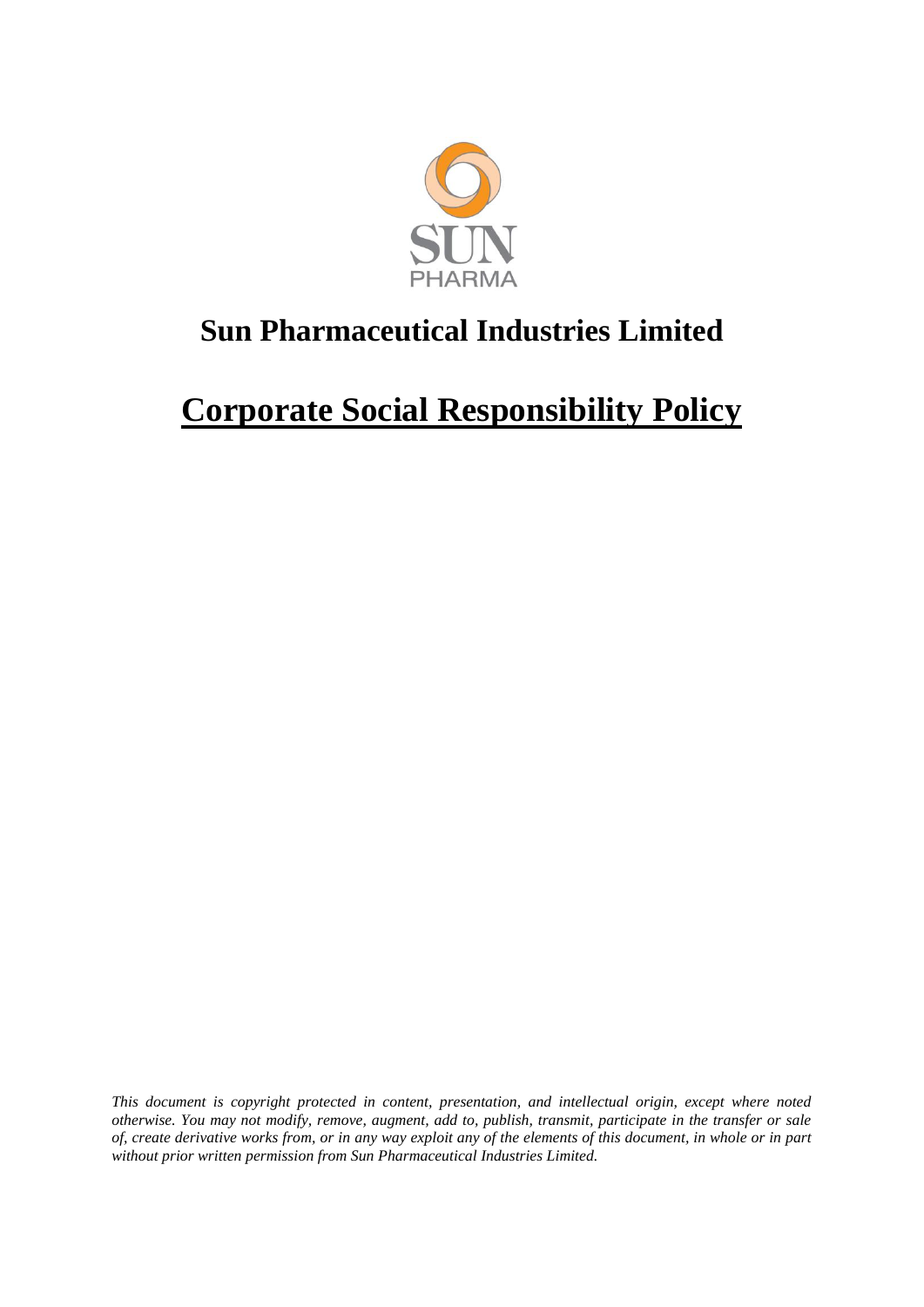### **Versions Tracking**

This CSR Policy was approved by the Board of Directors of Sun Pharmaceutical Industries Limited ("Company") on August 12, 2014, and thereafter amended on August 11, 2017, and on May 27, 2021.

| Version | <b>Revision Date</b> | <b>Description</b> |
|---------|----------------------|--------------------|
|         | August 12, 2014      | $1st$ Document     |
| 2.0     | August 11, 2017      | $2nd$ Document     |
|         | May 27, 2021         | $3rd$ Document     |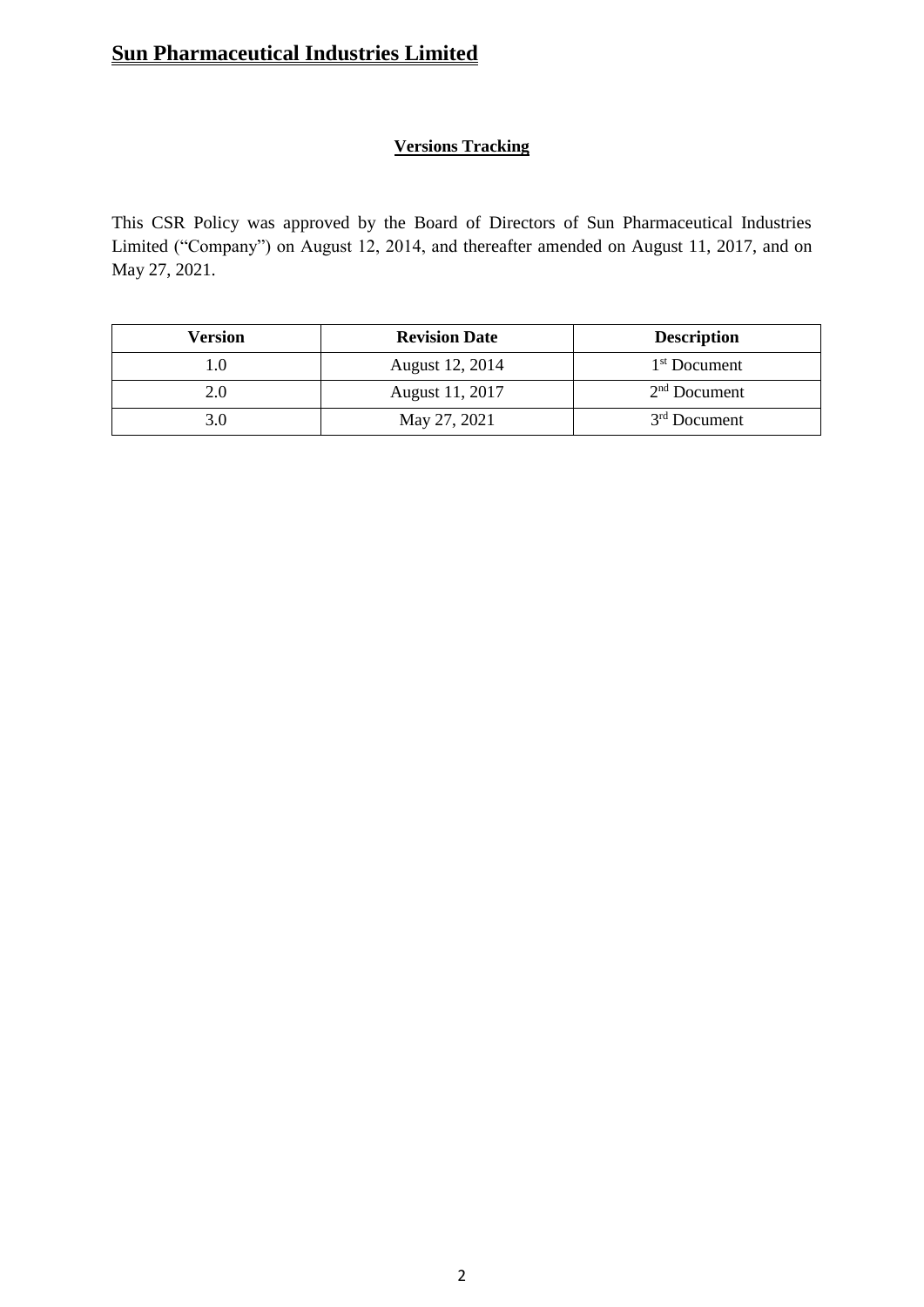## **Contents**

| 3.              |  |
|-----------------|--|
|                 |  |
|                 |  |
|                 |  |
| $7\overline{ }$ |  |
| 8               |  |
| 9               |  |
|                 |  |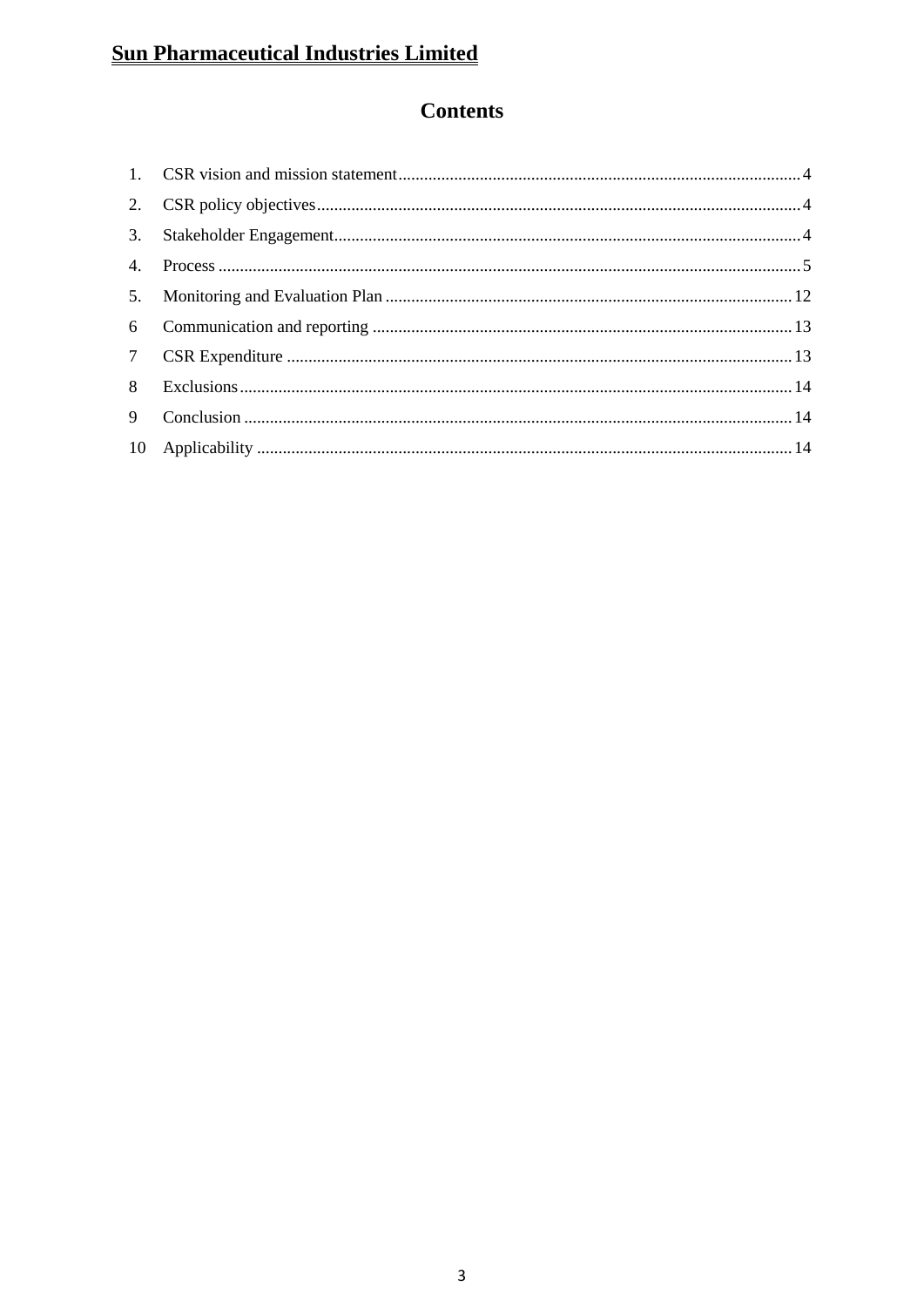This policy, which encompasses the company's philosophy towards corporate social responsibility and lays down the guidelines and mechanism for undertaking socially useful programs for welfare & sustainable development of the community at large, is titled as the 'CSR Policy for Sun Pharmaceutical Industries Limited '.

#### <span id="page-3-0"></span>**1. CSR vision and mission statement**

#### **1.1. CSR vision**

"We will strive to bring about the holistic development of underserved communities in a sustainable and impactful manner."

#### **1.2. CSR mission**

"We will leverage our people, expertise and networks to address the needs of the communities that we serve and thereby catalyze overall development."

#### <span id="page-3-1"></span>**2. CSR policy objectives**

Drawing from the CSR vision and mission statement of Sun Pharmaceutical Industries Limited the CSR policy has been formulated with the following objectives:

- **Serving the community:** Giving back to the community and addressing their needs is a key priority for the company. The company believes that the progress of the local community should go hand-in-hand with the growth of the company. The company therefore intends to concentrate on the communities immediately around its areas of operation and support their upliftment.
- **Focus on quality**: The Company believes in delivering high quality support to meet the needs of the community.
- **Ensuring sustainability:** The Company wishes to introduce interventions in the communities that address critical needs and can become sustainable over a period of time.
- **Leveraging resources:** Leveraging the company's internal resources such as research, marketing, financial, human resources and products to maximise impact in social initiatives.

#### <span id="page-3-2"></span>**3. Stakeholder Engagement**

The Company will impact and engage the following set of stakeholders in their CSR activities. These stakeholders will participate in the CSR initiatives as beneficiaries, participants and/or decision makers.

| <b>Stakeholder</b> |                     | Role / function of the stakeholder                                                                                                                                                          |  |
|--------------------|---------------------|---------------------------------------------------------------------------------------------------------------------------------------------------------------------------------------------|--|
| Internal           | Employees           | Employees can volunteer for, champion causes and implement the                                                                                                                              |  |
|                    |                     | company's CSR initiatives.                                                                                                                                                                  |  |
|                    | Management          | The management will set the vision for all the CSR initiatives. They<br>will ensure compliance and adherence, encourage innovation and<br>oversee the implementation of the CSR activities. |  |
|                    | <b>Shareholders</b> | No active involvement.                                                                                                                                                                      |  |

The following table lists the stakeholders engaged and their roles / functions: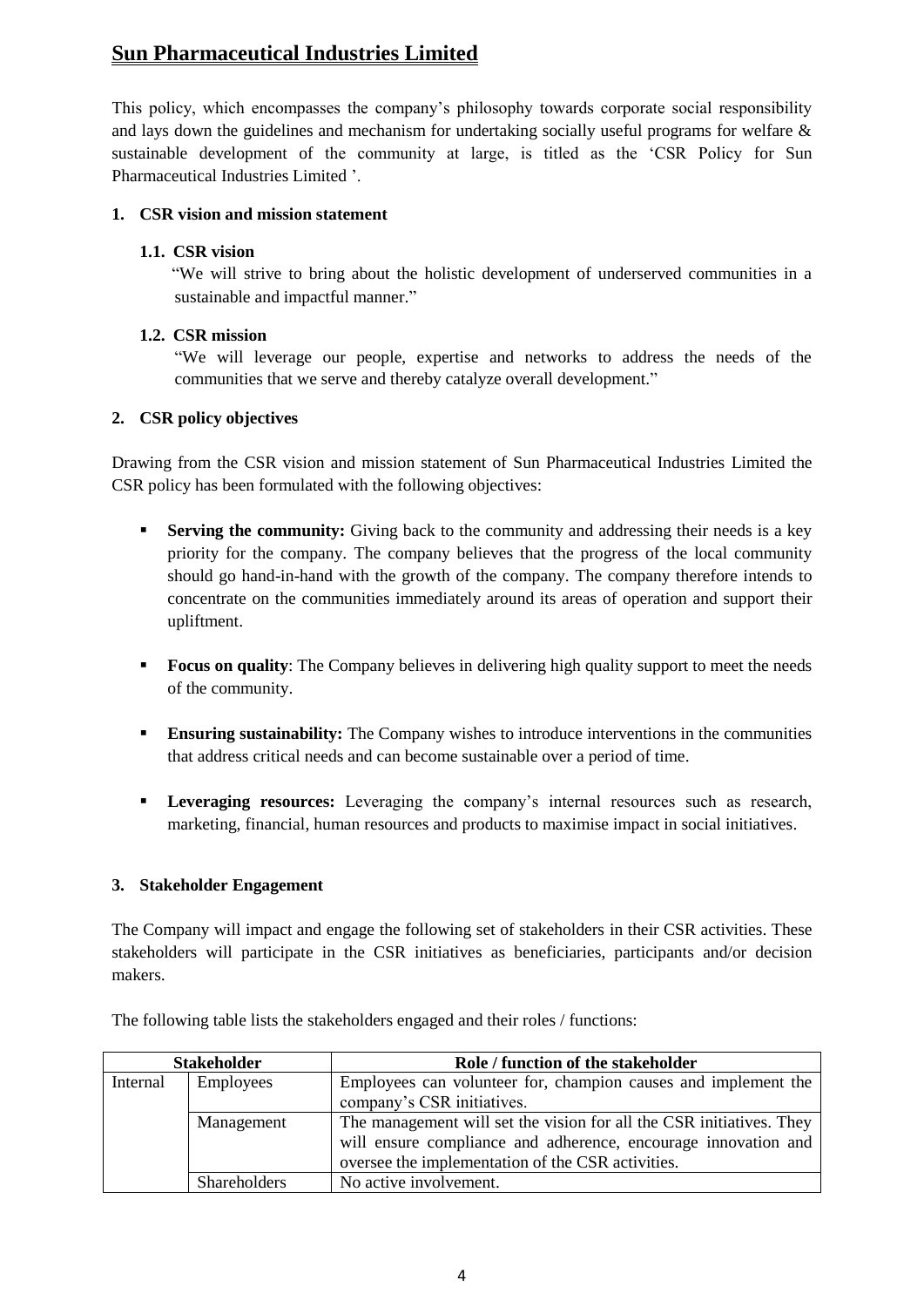| External | Community                      | The community will be the beneficiaries of CSR activities at the<br>initial stage, but, they will be expected to become the owners and                                                                                              |  |  |  |
|----------|--------------------------------|-------------------------------------------------------------------------------------------------------------------------------------------------------------------------------------------------------------------------------------|--|--|--|
|          |                                | drivers of these initiatives over a period of time.                                                                                                                                                                                 |  |  |  |
|          | Doctors                        | Sun Pharma's network of doctors and hospitals will be encouraged                                                                                                                                                                    |  |  |  |
|          |                                | to participate in the CSR initiatives by contributing their time and                                                                                                                                                                |  |  |  |
|          |                                | expertise and encouraging positive healthcare practices amongst                                                                                                                                                                     |  |  |  |
|          |                                | patients and the masses.                                                                                                                                                                                                            |  |  |  |
|          | Government                     | Sun Pharma will collaborate with local and national government                                                                                                                                                                      |  |  |  |
|          |                                | agencies to implement the programs and could also provide support                                                                                                                                                                   |  |  |  |
|          |                                | to existing government schemes within the causes that the company                                                                                                                                                                   |  |  |  |
|          |                                | aims to support.                                                                                                                                                                                                                    |  |  |  |
|          | NGOs and social<br>enterprises | NGOs and social enterprises could help Sun Pharma with<br>conducting community needs assessment studies, feasibility studies,<br>implementing the CSR initiatives as well as providing monitoring<br>and impact evaluation support. |  |  |  |

#### <span id="page-4-0"></span>**4. Process**

The salient features of the CSR policy comprises of:

- CSR philosophy of the company
- Governance structure
- Causes that the company plans to support over a period of time
- **Specific CSR programs and strategic initiatives**

#### **4.1 CSR Philosophy**

The company intends to undertake its corporate social responsibility in a strategic manner. The company will leverage its financial and human resources, networks and expertise to create maximum impact for its stakeholders.

#### **4.2 Governance Structure**

This sub - section describes the governance structure that the Company will adopt to implement its CSR activities in line with the Companies Act.

For Sun Pharmaceutical Industries Limited, the Governance Structure includes the following –

- Board of Directors
- **CSR** Committee
- Corporate CSR Team
- Plant / Field CSR Teams
- **Non-Profit Organizations (NGOs)**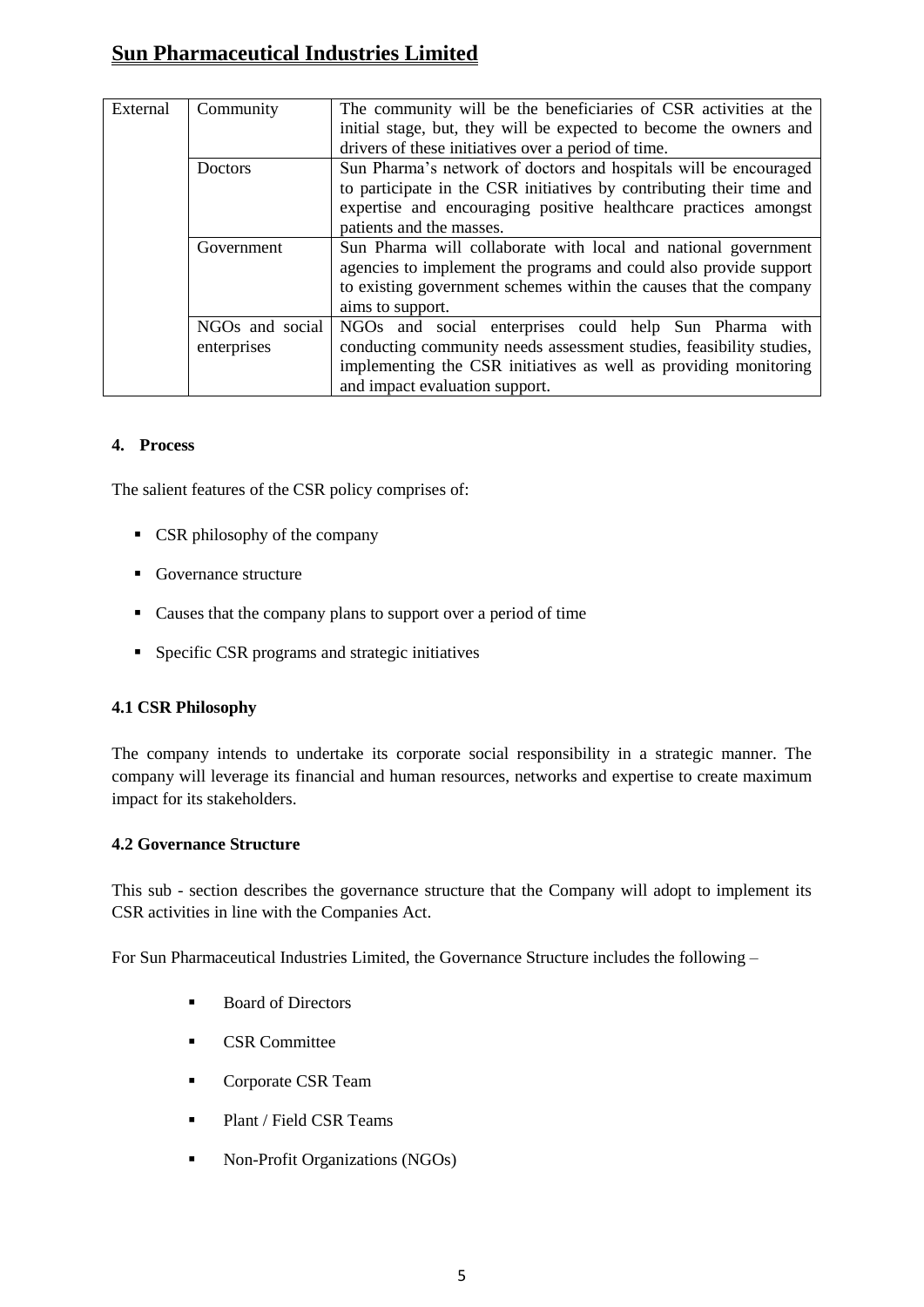

The governance structure and the team members are given below:

Each of the above constituents has a specific role to play with clearly defined roles and responsibilities. These are as under:

#### **4.2. 1. Board of Directors**

The Board of Directors will be responsible for the following:

- Approve causes that the company proposes to support, programs to be undertaken by the company, modalities of operation and the Annual budget for the activities.
- Ensure that activities included by a company in its Corporate Social Responsibility Policy are related to the activities included in Schedule VII of the Companies Act, 2013
- Ensure that the activities included in Corporate Social Responsibility Policy of the company are undertaken by the Company
- Ensure that the company spends, in every financial year, at least two per cent of the average net profits of the company made during the three immediately preceding financial years, in pursuance of this policy
- The Board's Report issued under clause (o) of sub-section (3) of section 134 shall include an annual report on CSR containing particulars specified in Annexure to the CSR Rules.
- If the company fails to spend such amount, specify the reasons for not spending the amount in its annual report mentioned above.
- To approve the Annual Plan and Projects of the Company relating to CSR activities the Annual Plan and Projects of the Company relating to CSR activities, the manner in which such programmes or projects shall be executed, the modalities of utilisation of funds and implementation, monitoring and reporting mechanism and details of impact assessment.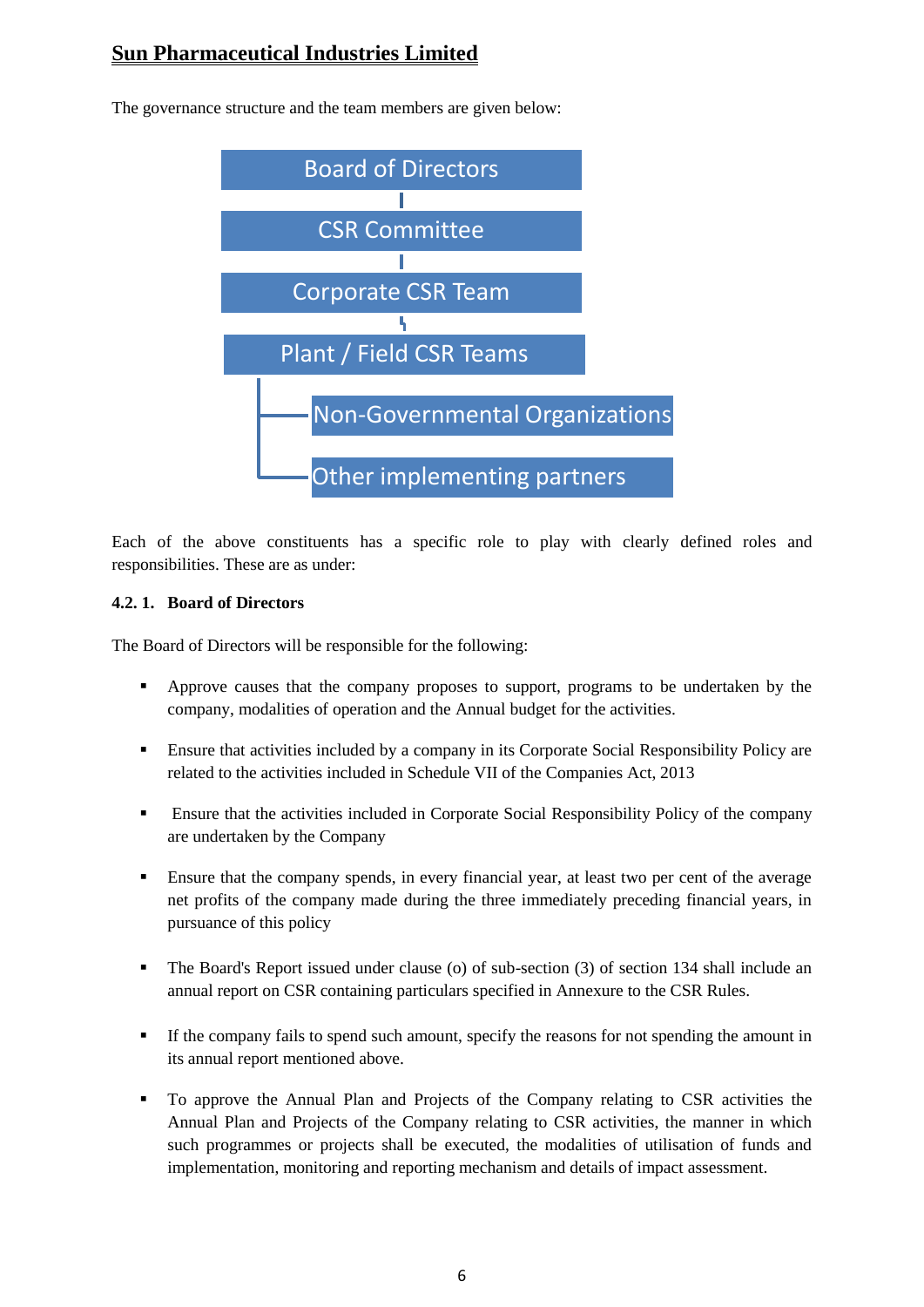#### **4.2. 2. CSR Committee**

The CSR Committee will be responsible for the following:

- To recommend to the Board the Annual Plan and Projects of the Company relating to CSR activities, the manner in which such programmes or projects shall be executed, the modalities of utilisation of funds and implementation, monitoring and reporting mechanism and details of impact assessment.
- Recommending the amount of expenditure to be incurred on the activities referred above.
- Monitoring the Corporate Social Responsibility Policy of the company on a regular basis, ensuring that it is updated for any change or enhancement in scope and the same is recommended to the board for approval.
- Defining the modalities and monitoring the progress of the activities being undertaken under the policy.

#### **4.2. 3. Corporate CSR Team**

The CSR Corporate Team which will:

- Be the first point of contact for the operating CSR teams for advice and guidance.
- **Provide guidelines and framework for the rest of the organisation to work within.**
- Recommend programs, modality of operation and monitoring mechanism.
- Ensure availability of adequate resources.
- Support the CSR committee to ensure full compliance of the regulation.

#### **4.2. 4. Plant / Field CSR Team**

All the CSR activities of the company will be overseen by the CSR Department. The company may also implement some initiatives through external partners or may even implement certain interventions directly through its own local team.

The company may also choose to implement some or all of its CSR activities through its Social arm as follows:

- 1. Sun Pharma Community Healthcare Society
- 2. Sun Pharma Science Foundation
- 3. Foundation for Disease Elimination and Control in India (FDEC)

All organisations/Implementing Agencies through which the Company conducts its CSR activities should be registered as a company established under section 8 of the Act, or a registered public trust or a registered society, registered under section 12A and 80 G of the Income Tax Act, 1961 (43 of 1961), established by the company, either singly or along with any other company, and also possess CSR Form-I Registration Certificates required under Ministry of Corporate Affairs as per CSR Rules mentioned under clause 4 (2).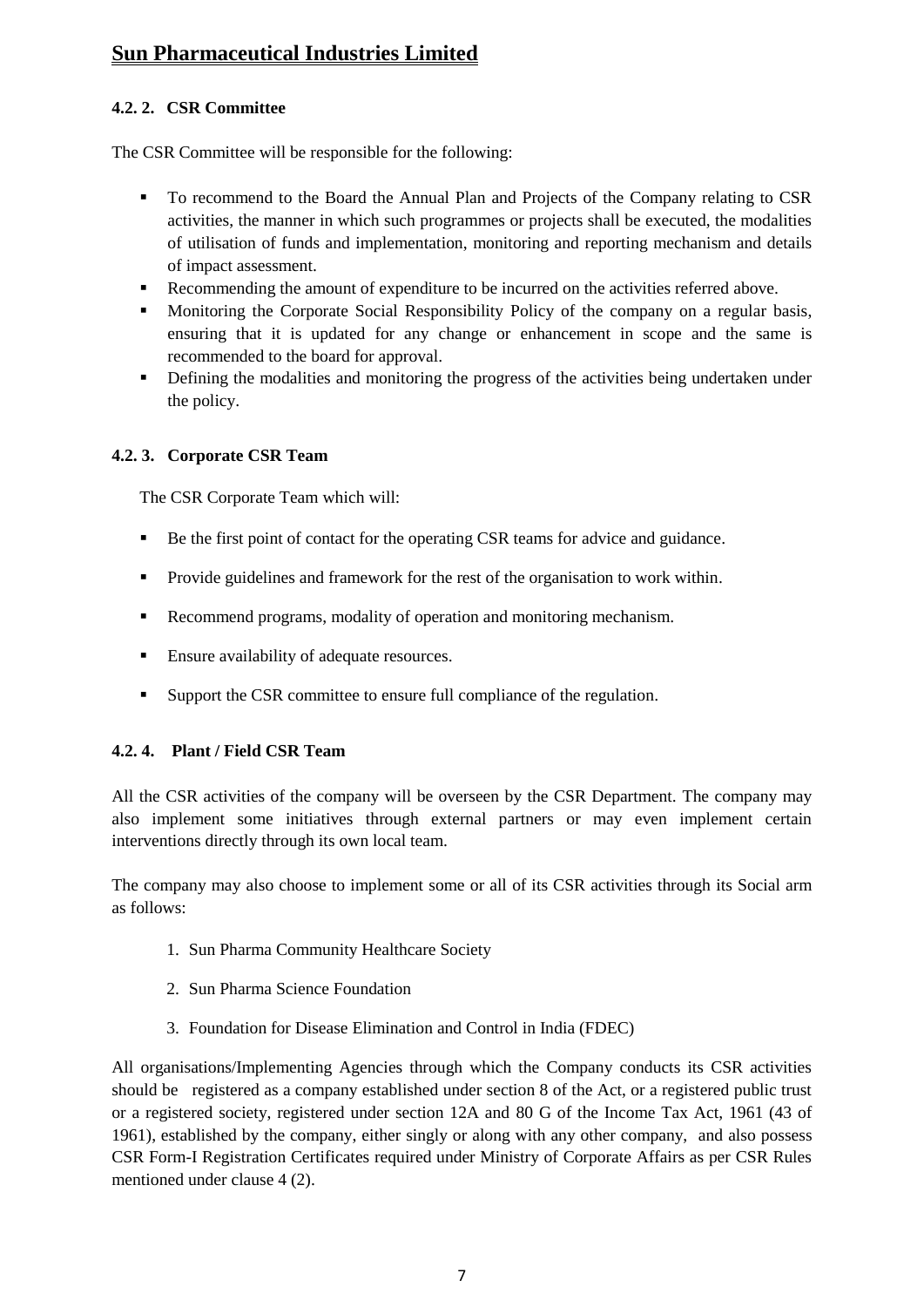#### **4.3 Roles and Responsibilities**

#### **4.3.1 The role of the Corporate CSR will include:**

- Helping conceptualize the programs that Sun Pharmaceutical Industries Limited intends to support.
- Executing the programs through its employees or in collaboration with other partners such as NGOs, the government, and community based organizations, sector experts and any other partners as are deemed necessary.
- Collecting and analyzing data for monitoring and reporting of all programs.
- **Providing capacity building support to the program team and implementation partners.**
- **Providing periodic reports to the CSR Task Force and CSR Committee.**

#### **4.3.2 Roles of Local Unit CSR Teams**

Every location of the company may have its own CSR team comprising of either dedicated resources or employees fulfilling this role along with their other responsibilities. The responsibility of each such local team will include –

- Collecting requests from the community for CSR programs.
- Verifying the authenticity of these requests.
- **Sending proposals to the CSR Department for approvals.**
- Helping all relevant partners to get requisite permissions from the community and the government to implement the CSR activities.
- **Engaging the employees in the CSR initiatives.**
- Monitoring the progress and submitting periodic reports to the corporate office

#### **4.3.3 Roles of Non-Profit Organization(s) as Partners**

The company may implement some or all of its CSR programs through social organisations with at least three years of track record. The company may support such organisations in their existing programs or may co-develop new programs with them. The Company may collaborate with other companies for undertaking the CSR projects/programmes subject to fulfilment of separate reporting requirements as prescribed in the Rules.

Social organizations will help the company in the following ways:

a) Assisting the CSR Department, Sun Pharma NGOs and Local CSR teams in conceptualizing and implementing their CSR programs.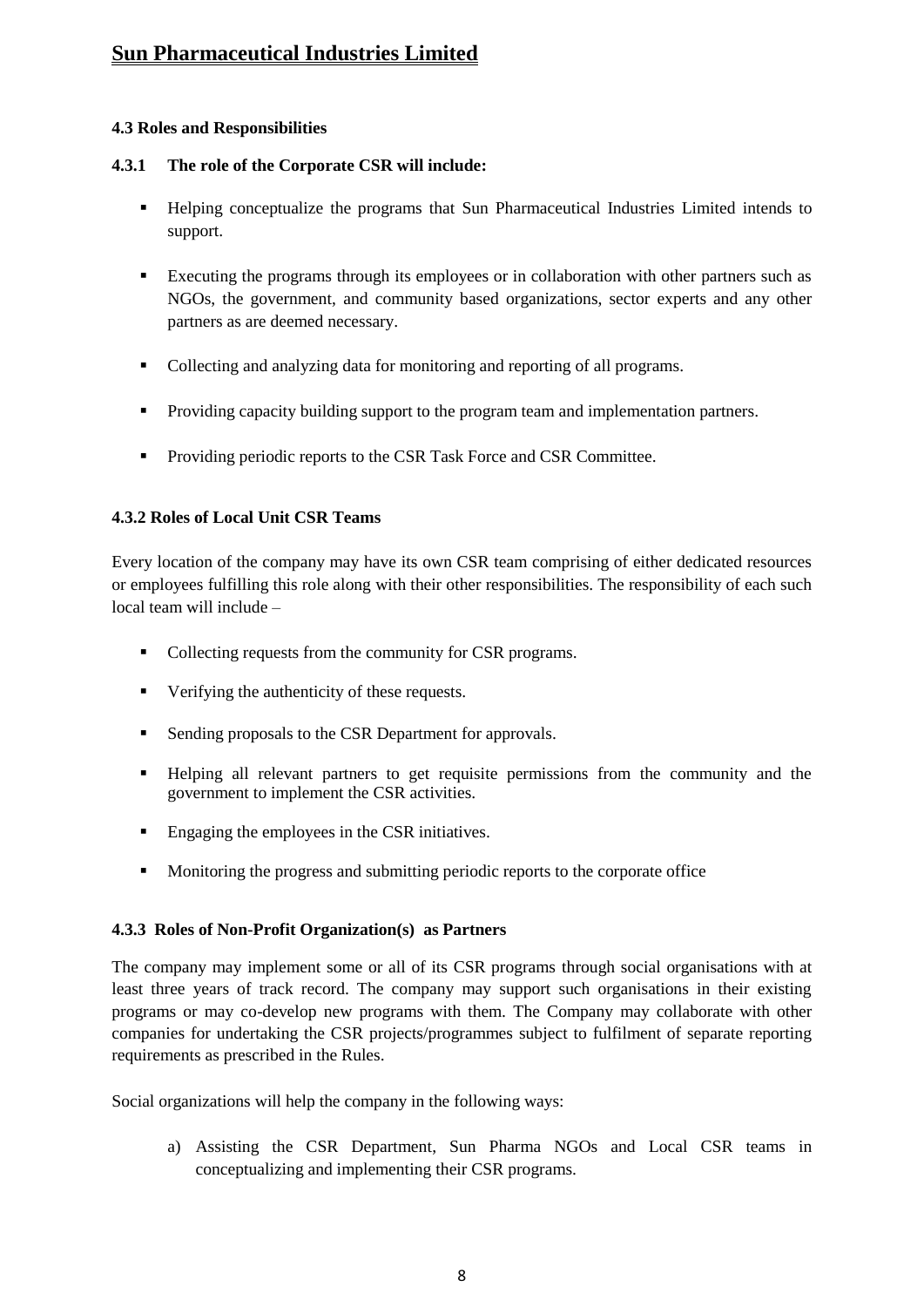- b) Providing capacity building support to all the partners.
- c) Providing periodic reports and updates to the company / Foundation.
- d) Collecting and analyzing data for monitoring and reporting of all programs
- e) Monitoring the progress made by the program partners.
- f) Tracking, measuring and communicating the impact that the programs have created to relevant stakeholders.

#### **4.4 Principal causes supported by CSR activities and Proposed Programs**

This sub – section contains the potential causes the company may take up as a part of its CSR activities. The table also contains the programs that the company is wishes to undertake alongwith the expected objectives of each program.

The scope of CSR activities of the Company will inter-alia cover the below mentioned key thrust areas. The CSR activities shall not include any activity undertaken by the Company in pursuance of the normal course of business of a Company. The company may conduct a pilot for each of the selected programs, identify issues, if any and address them before scaling up to the desired level. All the programs will be implemented by the company in collaboration with program management consultants and vendors for providing products/services.

| <b>Sector</b> | Cause                                   | <b>Issue addressed</b>                                                                                  | <b>Proposed</b>                                                                                         | <b>Expected Outcomes</b>                                                                                                                                                                                   |
|---------------|-----------------------------------------|---------------------------------------------------------------------------------------------------------|---------------------------------------------------------------------------------------------------------|------------------------------------------------------------------------------------------------------------------------------------------------------------------------------------------------------------|
|               |                                         |                                                                                                         | Program                                                                                                 |                                                                                                                                                                                                            |
| Healthcare    | Ophthalmology                           | Lack of treatment seeking<br>behaviour despite high<br>prevalence of eye diseases<br>across the country | School and<br>community eye<br>care program                                                             | Increased treatment<br>$\blacksquare$<br>seeking behaviour<br>Better visual health<br>outcomes                                                                                                             |
|               | Oncology                                | Lack of awareness<br>especially regarding non-<br>medical information, lack of<br>screening             | Cancer helpline<br>Clinical breast<br>examination and                                                   | Increased access to<br>credible information<br>that is not easily<br>available<br>Increased access to<br>$\blacksquare$<br>referrals of<br>counselling services<br>Increased chances<br>of survival due to |
|               |                                         |                                                                                                         | breast self<br>examination                                                                              | early detection<br>Increased awareness<br>$\blacksquare$<br>on breast cancer                                                                                                                               |
|               | Health<br>Infrastructure<br>Development | <b>Lack of Cancer Treatment</b><br>Facilities, Lack of Eye-care<br>facilities.                          | Construction,<br>Renovation and<br>Upgradation of<br>Hospital,<br>Provision of<br>medical<br>equipments | Affordable cancer<br>$\blacksquare$<br>treatment,<br>Better eye care<br>٠<br>services                                                                                                                      |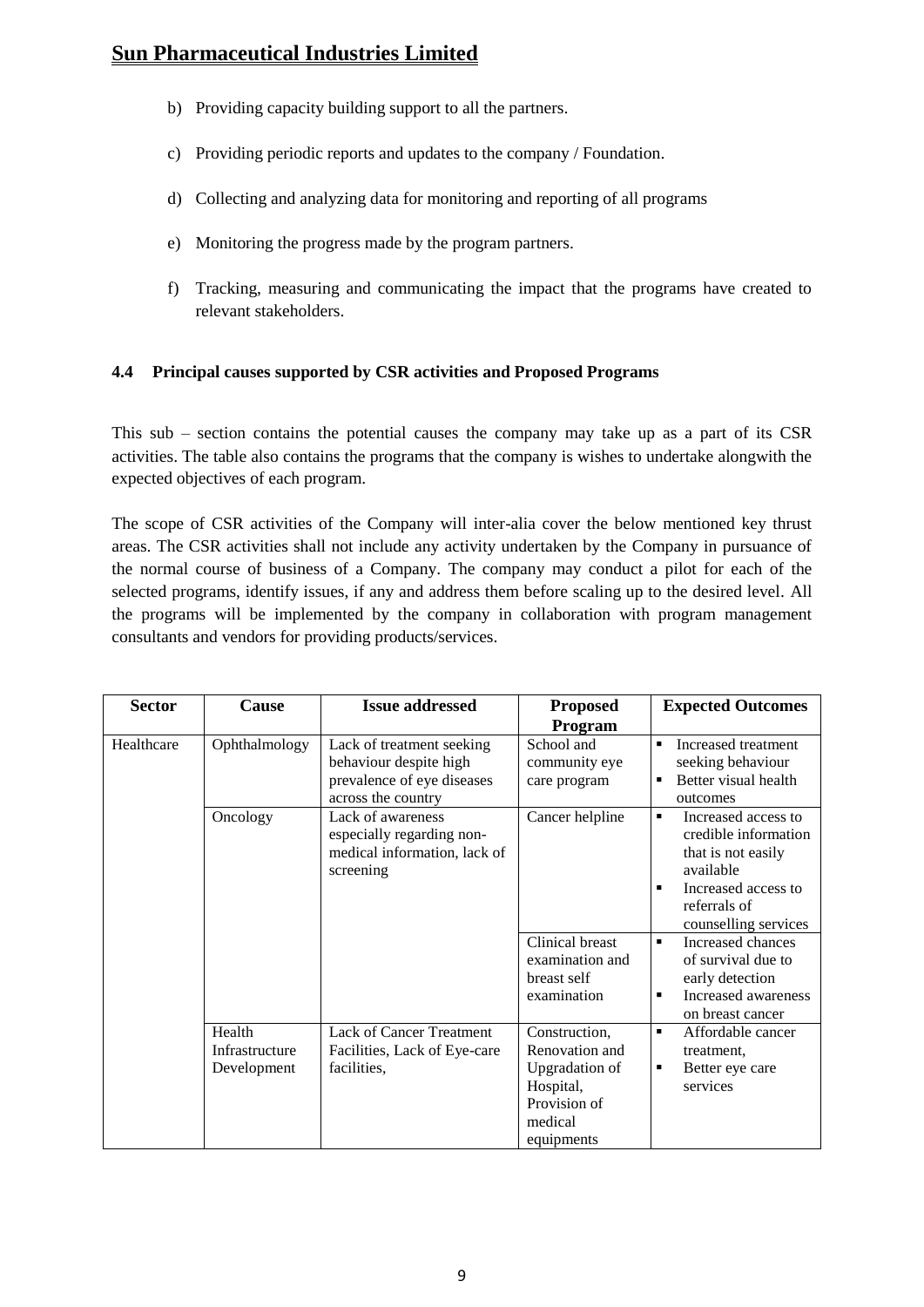|             | Neurology:<br>Epilepsy                                                                                                                                          | Lack of diagnosis and social<br>stigma attached to epileptic<br>patients                                                                                                        | Epilepsy                                                                                                                                                                                                                   | Increased awareness<br>٠<br>regarding Epilepsy<br>$\blacksquare$<br>Better mental health<br>outcomes                                                                                           |
|-------------|-----------------------------------------------------------------------------------------------------------------------------------------------------------------|---------------------------------------------------------------------------------------------------------------------------------------------------------------------------------|----------------------------------------------------------------------------------------------------------------------------------------------------------------------------------------------------------------------------|------------------------------------------------------------------------------------------------------------------------------------------------------------------------------------------------|
|             | Psychiatry:<br>mental health                                                                                                                                    | Lack of diagnosis, lack of<br>care giving facilities for<br>patients                                                                                                            | Mental health<br>support for children<br>in institutions                                                                                                                                                                   | Better mental health<br>$\blacksquare$<br>outcomes<br>٠<br>Increased support to<br>care-givers                                                                                                 |
|             | Primary Health<br>Care Services                                                                                                                                 | Poor infrastructure and<br>healthcare services at PHCs                                                                                                                          | <b>Strengthening PHC</b><br>outreach and<br>services                                                                                                                                                                       | <b>Better</b> health<br>$\blacksquare$<br>outcomes<br>Better healthcare<br>٠<br>delivery<br>Increased number of<br>٠<br>institutional<br>deliveries                                            |
|             | School health<br>services                                                                                                                                       | Poor infrastructure and<br>healthcare services at<br>schools                                                                                                                    | School health<br>services                                                                                                                                                                                                  | Decrease in<br>٠<br>absentee rate and<br>school dropout rates                                                                                                                                  |
|             | Hygiene and<br>sanitation                                                                                                                                       | High prevalence of open<br>defecation, poor<br>infrastructure to address<br>sanitation issues at the<br>community level                                                         | Construction of<br>household toilets<br>and community<br>toilets                                                                                                                                                           | ٠<br>Decrease in<br>prevalence of open<br>defecation<br>Better health<br>٠<br>outcomes<br>Increased awareness<br>٠<br>regarding sanitation<br>issues                                           |
|             | De-addiction                                                                                                                                                    | High prevalence of<br>addiction: substance and / or<br>alcohol abuse                                                                                                            | De-addiction                                                                                                                                                                                                               | Better health<br>٠<br>outcomes<br>Decrease in<br>٠<br>unemployment level<br>among youth                                                                                                        |
|             | Vector-borne<br>disease                                                                                                                                         | Lack of treatment, timely<br>diagnosis and awareness in<br>the areas of high incidence<br>of malaria                                                                            | Malaria<br>Eradication<br>Programme                                                                                                                                                                                        | $\blacksquare$<br>Increased awareness<br>regarding vector-<br>borne disease<br>issues.<br>٠<br>Treatment and<br>examination support<br>for project<br>communities                              |
| Environment | Waste<br>management                                                                                                                                             | Poor waste recycling system<br>and disposal                                                                                                                                     |                                                                                                                                                                                                                            |                                                                                                                                                                                                |
|             | Plantation and<br>Afforestation                                                                                                                                 | Lack of awareness towards<br>environment conservation                                                                                                                           | Road-side<br>plantation, Green<br>Belt development<br>and Orchard<br>Development                                                                                                                                           | Environment<br>$\bullet$<br>Conservation<br>Better greenery in<br>$\bullet$<br>the area<br>Socio-economic<br>$\bullet$<br>development                                                          |
| Education   | School<br>transformation<br>and remedial<br>education,<br>Educational<br>Infrastructure<br>Up-gradation<br>and<br>Development,<br>Animal<br>Welfare<br>Centres, | Lack of technology-based<br>learning solutions<br>Poor facilities for slow<br>learners at schools<br>Poor quality of education in<br>government schools<br>Poor enrolment rates | Anganwadi and<br>school trans-<br>formation;<br>Construction of<br>school and its<br>classroom,<br>Supporting causes<br>towards<br>educational<br>development in<br>College/<br>Universities,<br>Animal Welfare<br>Centres | Better infrastructure<br>٠<br>in schools and<br>Anganwadis<br>Holistic<br>٠<br>development of<br>beneficiaries<br>٠<br>Improvement in<br>quality education<br>$\blacksquare$<br>Animal Welfare |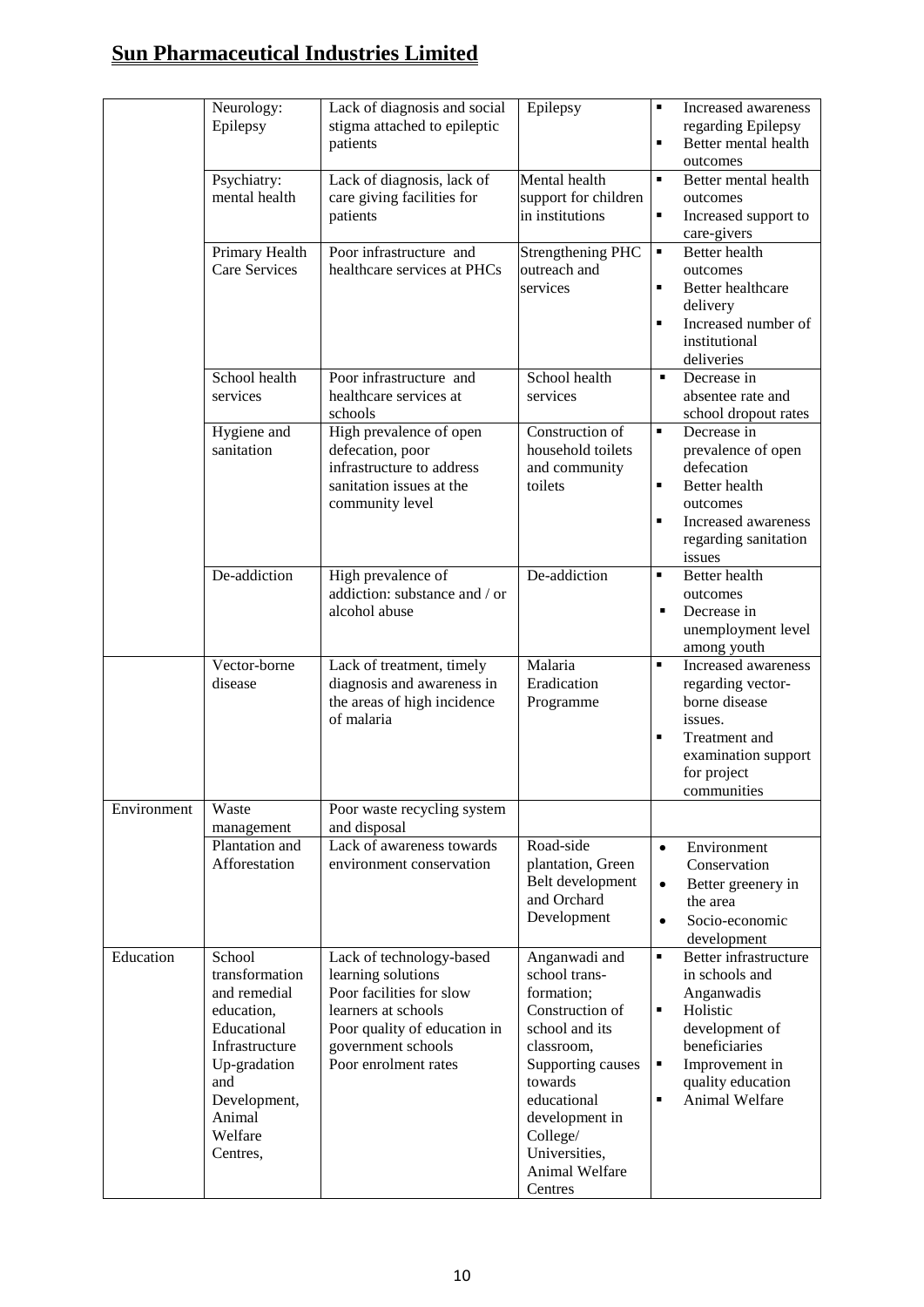|                     |                                                                                                               |                                                                                                                                                                                                                               | Remedial<br>education                                                                                                                                                   | Enhanced support to<br>٠<br>underperforming<br>students<br>$\blacksquare$<br>Better performance<br>among students                                                                                                                                                                                                                         |
|---------------------|---------------------------------------------------------------------------------------------------------------|-------------------------------------------------------------------------------------------------------------------------------------------------------------------------------------------------------------------------------|-------------------------------------------------------------------------------------------------------------------------------------------------------------------------|-------------------------------------------------------------------------------------------------------------------------------------------------------------------------------------------------------------------------------------------------------------------------------------------------------------------------------------------|
| Water               | Rainwater<br>harvesting,<br>Integrated<br>water<br>management<br>system,                                      | Poor quality of water<br>Poor access to source water<br>and clean drinking water<br>Poor water availability                                                                                                                   | School based<br>water dispenser                                                                                                                                         | $\blacksquare$<br>Increased<br>availability and<br>accessibility of<br>clean drinking water<br>Decreased water-<br>٠<br>related health issues                                                                                                                                                                                             |
|                     | provision of<br>water filters                                                                                 |                                                                                                                                                                                                                               | Rainwater<br>harvesting (public<br>buildings level<br>and household<br>level)                                                                                           | $\blacksquare$<br>Increased<br>availability of water<br>$\blacksquare$<br>Increased awareness<br>regarding water<br>conservation<br>methods household<br>water storage<br>methods                                                                                                                                                         |
|                     |                                                                                                               |                                                                                                                                                                                                                               | Integrated water<br>management                                                                                                                                          | Increased<br>$\blacksquare$<br>availability and<br>accessibility to<br>clean drinking water<br>Better health<br>$\blacksquare$<br>outcomes for the<br>community as a<br>whole                                                                                                                                                             |
|                     |                                                                                                               |                                                                                                                                                                                                                               | Provision of water<br>purifiers<br>(household level)                                                                                                                    | $\blacksquare$<br>Increased<br>accessibility to<br>clean drinking water<br>$\blacksquare$<br>Increased awareness<br>regarding water<br>conservation and<br>household water<br>storage methods                                                                                                                                             |
| Livelihood          | Vocational<br>training to<br>youth, women<br>and children                                                     | Lack of facilities for<br>vocational training, high<br>prevalence of youth<br>unemployment                                                                                                                                    | Vocational<br>training to the<br>youth, school<br>students and for<br>women                                                                                             | Increased<br>$\blacksquare$<br>employment rates,<br>enhanced incomes<br>for the community<br>$\blacksquare$<br>Empowerment of<br>the youth and its<br>positive impact on<br>development of the<br>community<br>Empowerment of<br>$\blacksquare$<br>school students<br>Empower women to<br>٠<br>attain self-<br>sufficiency<br>financially |
| Disaster<br>Support | Natural<br>calamities like<br>earthquake,<br>landslide, flood<br>situations and<br>Pandemic like<br>Covid-19, | Lack of medical treatment,<br>Lack of support towards<br>immediate relief, Lack of<br>important commodities,<br>Lack of drinking water,<br>Lack of medicines, masks,<br>sanitizer etc. for prevention<br>of pandemicCovid-19. | Provision of<br>medical -aid<br>including<br>medicines,<br>important<br>commodities,<br>drinking water,<br>relief support<br>items.<br>Provision of<br>Covid-19 related | Relief and support<br>$\blacksquare$<br>towards community<br>Covid-19 Relief<br>$\blacksquare$<br>work.                                                                                                                                                                                                                                   |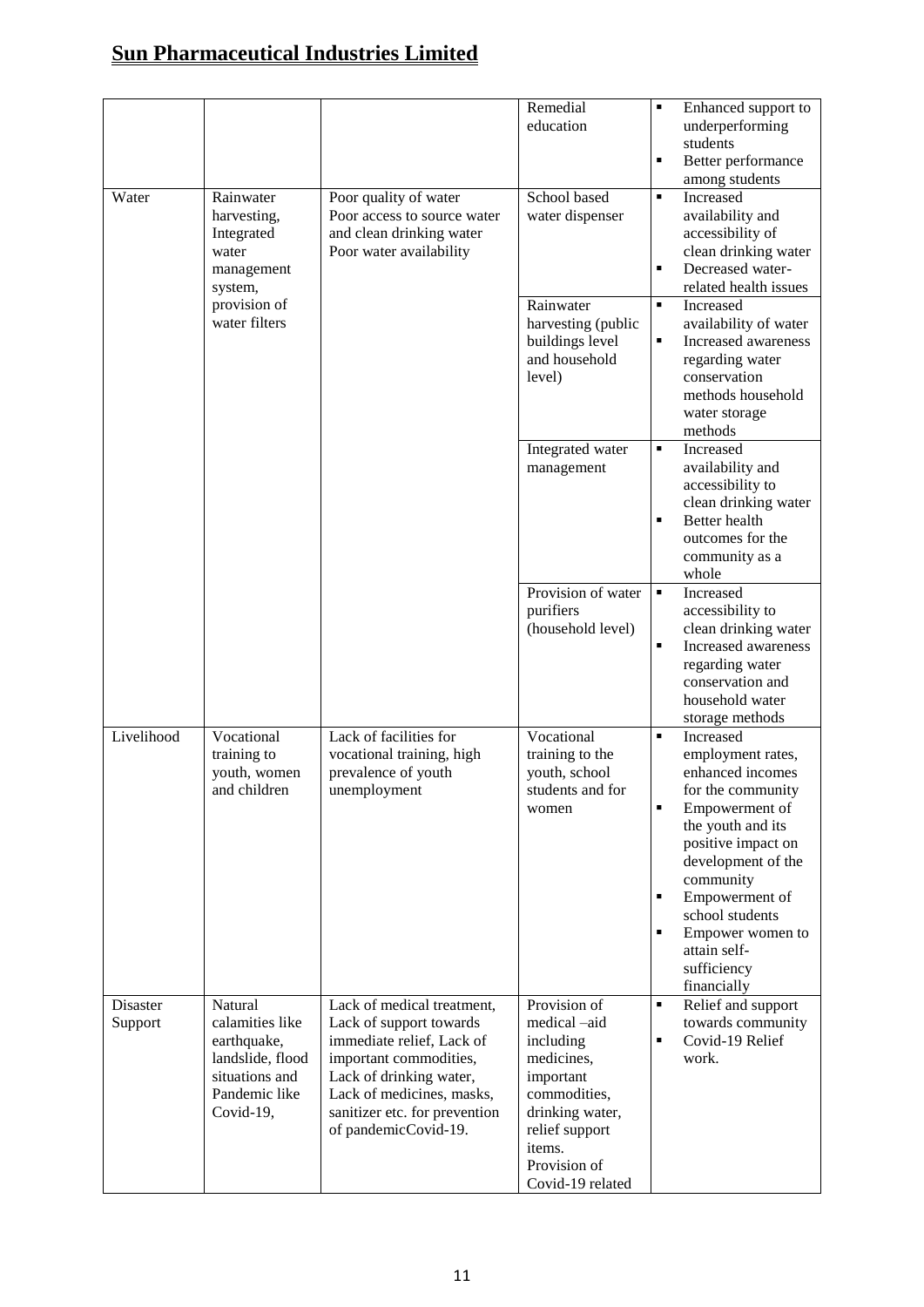|               |                |                              | medicines, masks,<br>sanitizers etc.<br>required for<br>prevention of<br>pandemic like<br>Covid-19 |                                 |
|---------------|----------------|------------------------------|----------------------------------------------------------------------------------------------------|---------------------------------|
| Rural         | Rural          | Lack of proper and           | All types of need-                                                                                 | Better socio-<br>$\blacksquare$ |
| Development   | Infrastructure | inadequate infrastructure in | based                                                                                              | economic condition              |
|               | Support        | rural areas                  | <b>Infrastructural</b>                                                                             | <b>Better Rural</b><br>٠        |
|               |                |                              | development and                                                                                    | Infrastructure                  |
|               |                |                              | upgradation in<br>rural areas                                                                      |                                 |
|               |                |                              |                                                                                                    |                                 |
| <b>Sports</b> | Training for   | Lack of training for sports  | Supporting the                                                                                     | Sports development<br>٠         |
|               | <b>Sports</b>  |                              | cause of training                                                                                  |                                 |
|               | Promotion      |                              | for sports                                                                                         |                                 |
|               |                |                              | development as                                                                                     |                                 |
|               |                |                              | per Schedule VII                                                                                   |                                 |
|               |                |                              | of the Companies                                                                                   |                                 |
|               |                |                              | Act, 2013                                                                                          |                                 |

Most of the CSR activities of the company aim to improve the lives of the local community and the company will continue to be responsive to the needs expressed by the community, either explicitly or otherwise. To cater to local, short term and unforeseen needs the company will empower the local CSR team to decide suitable programs. However the local team has to ensure that the programs comply with the following conditions:

- The program has to support the cause, focus areas and address issues listed in clause 4.3, which should always be focused and prioritized, but any other CSR project or programme could also be taken-up on community need-based basis as per items listed under Schedule VII of the Companies Act, 2013.
- The cost of each program and such cumulative spend in the financial year cannot exceed predetermined limits.
- The beneficiaries have to be among the stakeholders mentioned in in this policy vide sub-point No. 3. The program should not have any conflict with any other CSR program run by the company nor should it duplicate the benefit received by the beneficiaries.

#### **4.5 Project Execution**

- 1. CSR Team shall prepare and propose the CSR plan with the implementation modalities and schedules to the Board.
- 2. CSR Team shall appraise the Board on the status of the CSR Projects from time to time.
- 3. CSR Team will set-up a monitoring mechanism for effective implementation of the CSR projects, programmes or activities undertaken by the Company.

#### <span id="page-11-0"></span>**5. Monitoring and Evaluation Plan**

The monitoring plan for Sun Pharma's CSR programs will include the following: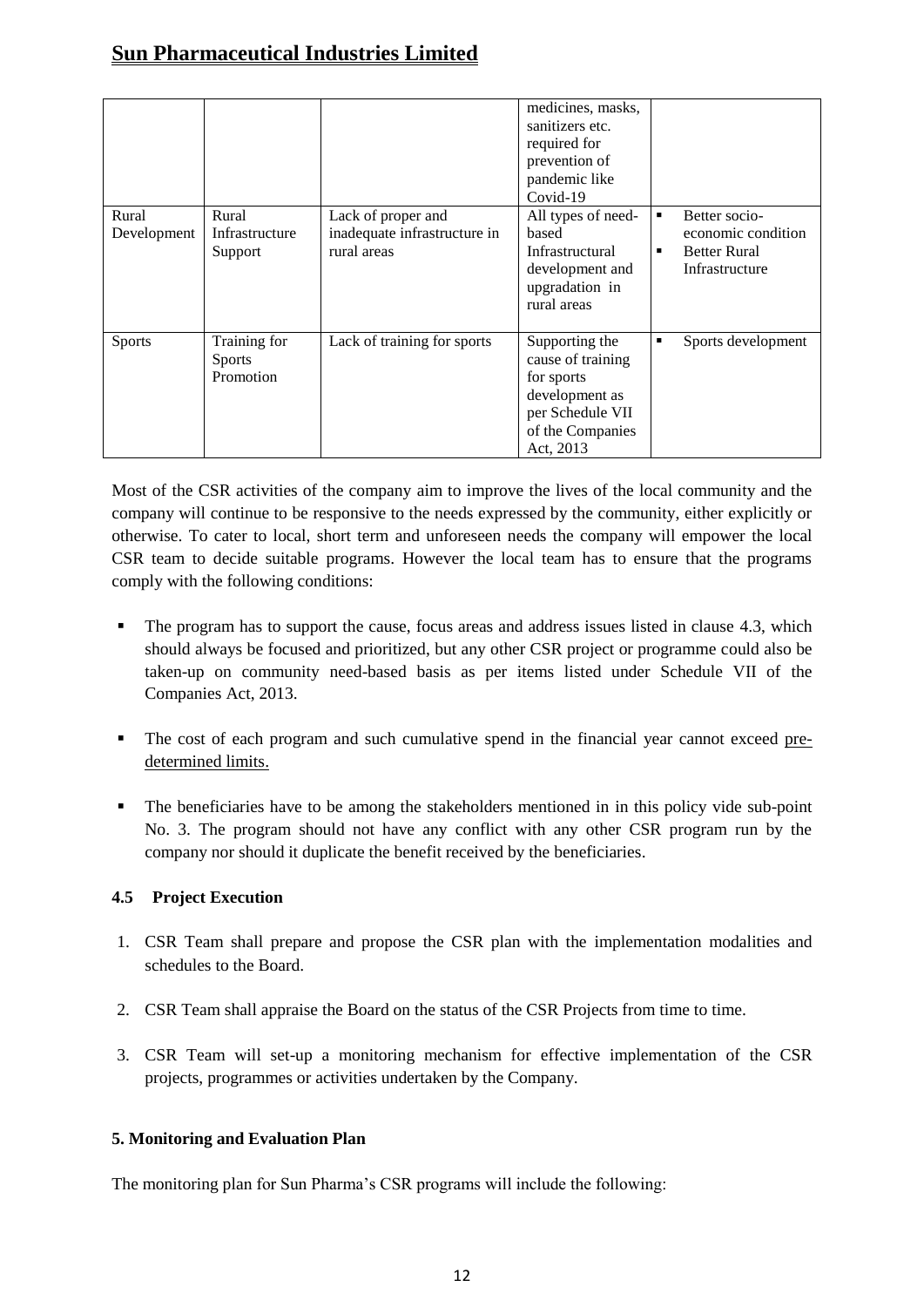#### **5.1 Targets to be achieved**

The company will decide certain targets to be achieved for impact generation, which will also be in line with the broader company mission and vision.

#### **5.2 Monitoring Process**

For each of the programs, the standard monitoring and evaluation framework would be developed. The CSR team would submit monthly performance reports in the format and manner that has been agreed at the beginning of the project execution.

The CSR team will review the reports and engage with the implementing agency, if required to ensure that the programs are on track. The CSR team will submit a quarterly report to the CSR Committee which in turn will submit it to the Board. The report will cover –

- **Progress of each program vis-à-vis the timelines, plan and budget**
- **Beneficiaries covered**
- **Performance of the external partners**
- **Problems encountered and solutions if implemented**
- Estimated amount that will be spent till the end of the year.

The CSR Team will review the progress at least once in 3 months and provide the Board with a report on the CSR initiatives. The Committee will also review the CSR policy and ensure that it is current and relevant. Changes, if any, will be placed before the Board of Directors for approval.

#### **5.3. Impact assessment**

Sun Pharma shall conduct Impact Assessment for measuring specific metrics and its comparison with the baseline metrics as a process of field assessment and shall carry on Impact assessment, through an independent agency, of their Completed CSR projects and shall comply with Section 135 of the Act and the CSR Rules prescribed.

#### <span id="page-12-0"></span>**6 Communication and reporting**

The Company will ensure that it communicates program details and social impact created for the upliftment of the community. CSR program details would be communicated in the public domain through the annual report in the reporting format as mandated by Section 135 of the Companies Act, 2013.

#### <span id="page-12-1"></span>**7 CSR Expenditure**

**7.1** Every year the Company shall spend at least 2% of its average Net profit as defined under the CSR Rules during the three immediately preceding financial years on the CSR Activities according to the CSR Plan approved by the Board.